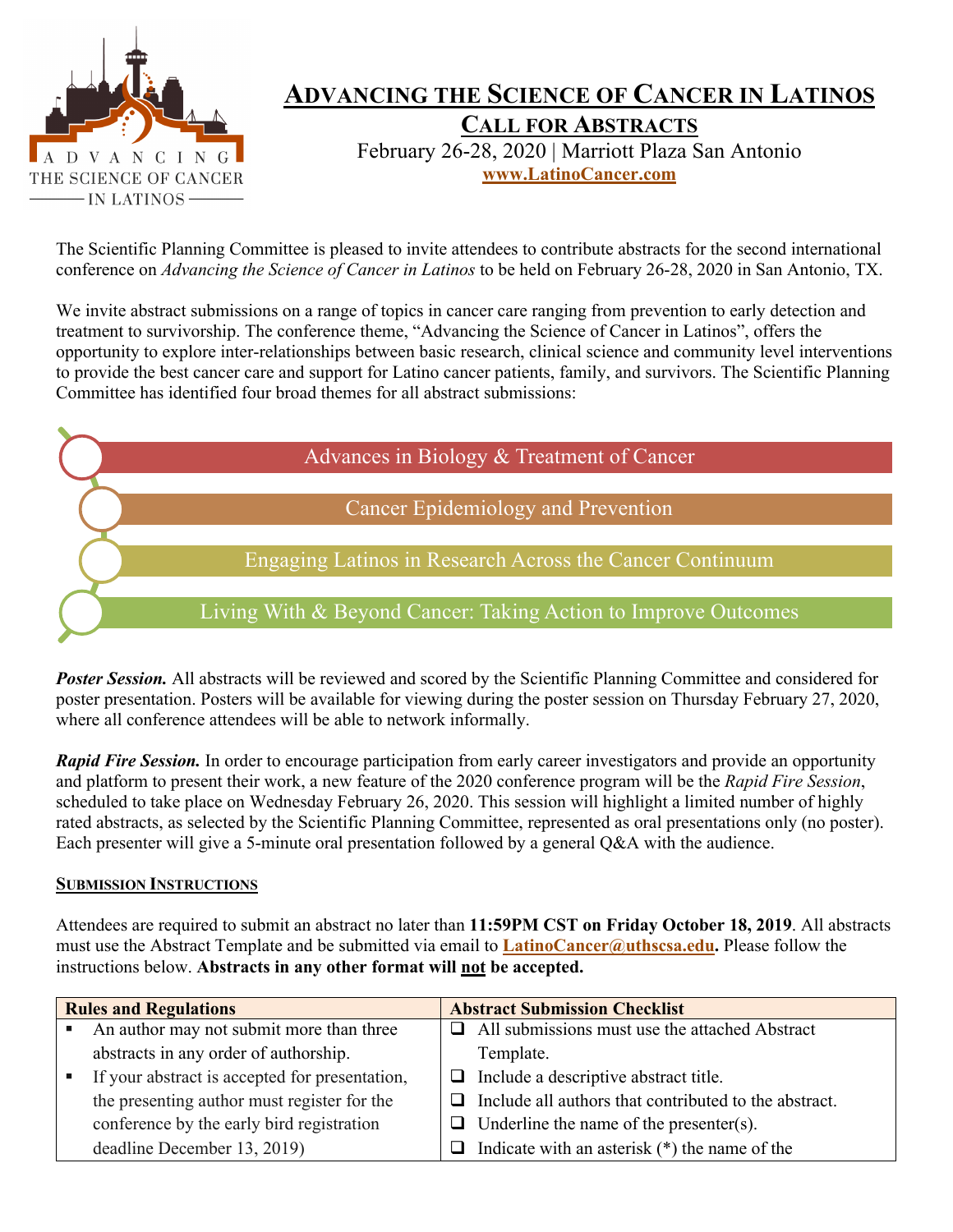| ш | Abstracts submitted and accepted for the 2020 |   | corresponding author.                                           |
|---|-----------------------------------------------|---|-----------------------------------------------------------------|
|   | Advancing the Science of Cancer in Latinos    | □ | Include all authors' affiliations. Author affiliations          |
|   | conference may not be presented at any other  |   | should include institution name, city, state and country.       |
|   | meeting or published prior to Wednesday       | ⊔ | Abstract should be no longer than 250 words, including          |
|   | February 26, 2020.                            |   | subheadings.                                                    |
|   | Work in progress may be submitted.            | ⊔ | Abstracts must use 12-point Times New Roman font.               |
|   |                                               |   | It is recommended that the content of the abstract be           |
|   |                                               |   | divided into appropriate section (i.e., background,             |
|   |                                               |   | methods, results, conclusion etc.)                              |
|   |                                               | ⊔ | Abbreviations are allowed if they are described in full at      |
|   |                                               |   | the first mention.                                              |
|   |                                               | ⊔ | Do not insert charts or images into the abstract.               |
|   |                                               |   | Do not include references.                                      |
|   |                                               | ⊔ | Provide the name and email address for the presenter(s)         |
|   |                                               |   | and the corresponding author.                                   |
|   |                                               | ⊔ | Indicate if the presenter(s) are early-career investigators $*$ |
|   |                                               |   | Indicate the theme under which the abstract falls under.        |
|   |                                               |   |                                                                 |

\*An early career investigator is an investigator who has completed their terminal research degree or end of postgraduate clinical training, whichever date is later, within the past 10 years and has not previously competed successfully as Program Director / Principal Investigator for a substantial NIH independent research award.

### **NOTIFICATION OF ABSTRACT STATUS**

A confirmation email including an abstract ID number will be sent upon receipt of submission. Decision notifications will be sent by Friday November 29, 2019. All notices and instructions will be sent by email to the presenter(s) and the corresponding author of the abstract.

#### **PRESENTATION AND PUBLICATION**

Abstracts selected for both the poster and rapid fires sessions will be made available on the conference app and published in the conference proceedings. Every effort will be made to reproduce the content of the abstracts as submitted, except in certain circumstances where changes may be made to comply with publication style.

| <b>Poster Session</b>                                     | <b>Rapid Fire Session</b>                                |  |
|-----------------------------------------------------------|----------------------------------------------------------|--|
| If your abstract is accepted for the poster session, you  | If your abstract is accepted for the rapid fire session, |  |
| will be responsible for developing a poster using the     | you will be responsible for developing a short           |  |
| following guidelines.                                     | PowerPoint presentation using the following guidelines:  |  |
| Posters must be 24 X 63 to fit on vertical                | Highlight the major contribution of your work in<br>п    |  |
| x-banners. Vertical x-banners will be provided.           | five $(5)$ slides.                                       |  |
| Please use the attached PowerPoint poster                 | The content of your presentation should be divided<br>п  |  |
| template to prepare your poster. This template is         | into appropriate sections (i.e. what is the problem,     |  |
| the exact size that your poster needs to be. You          | why is it important, how did you address it, and         |  |
| may change the layout of sections, fonts, colors,         | what are the major results and conclusions)              |  |
| and add your institution's logo, but your poster          | Make sure your PowerPoint presentation is in 16:9<br>٠   |  |
| must conform to this size.                                | format. You can click on the "Design" tab in             |  |
| Posters must have grommets that are $\frac{1}{2}$ an inch | PowerPoint, then click of Slide Size". You should        |  |
| in from edges on all four corners of the poster.          | choose "Widescreen (16:9)" from the drop-down            |  |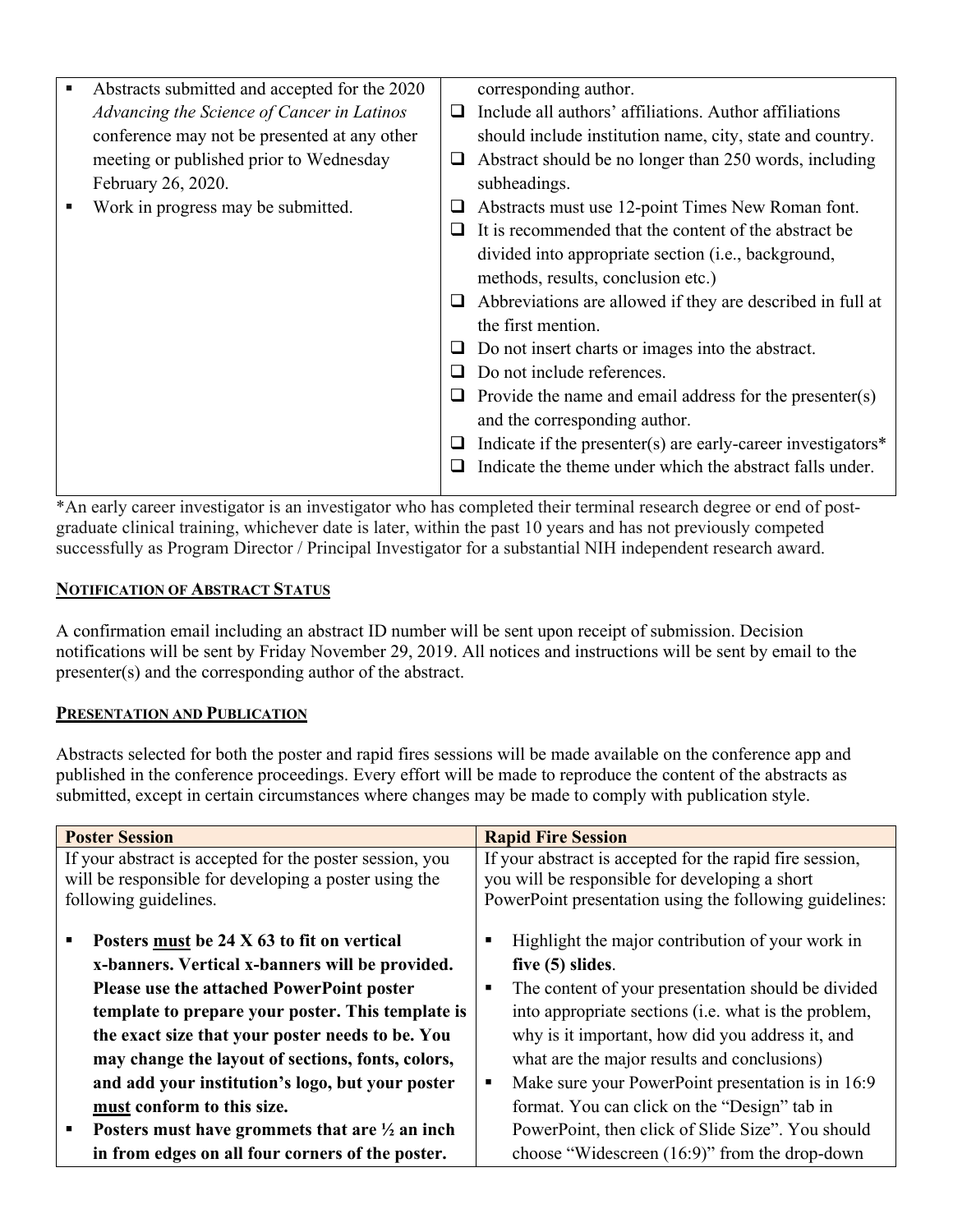|                | Please see pictures below.                            |   | menu.                                             |
|----------------|-------------------------------------------------------|---|---------------------------------------------------|
|                | The top of the poster should feature the title of the | ٠ | You MUST send your 5-slide PPT to                 |
|                | project/program, the principal investigator, and any  |   | <b>LatinoCancer@uthscsa.edu by 11:59PM CST on</b> |
|                | other contributors.                                   |   | Friday February 21, 2020 (NO Extension).          |
|                | The content of the poster should be divided into      |   |                                                   |
|                | appropriate sections (i.e., background/introduction,  |   |                                                   |
|                | methods, results, conclusions, significance/impact,   |   |                                                   |
|                | $etc.$ ).                                             |   |                                                   |
|                | Include illustrations if possible – figures, tables,  |   |                                                   |
|                | color photographs, charts etc.                        |   |                                                   |
| $\blacksquare$ | The material should be well labeled and legible       |   |                                                   |
|                | from a distance of 2 yards.                           |   |                                                   |
|                | All posters must note which grant and core usage      |   |                                                   |
|                | the research was supported by.                        |   |                                                   |
|                | Posters in any other format will not be displayed     |   |                                                   |
|                | due to the limited availability of x-banners.         |   |                                                   |
|                | All presenters are responsible for printing and       |   |                                                   |
|                | bringing their poster to the conference and           |   |                                                   |
|                | putting it up in their assigned location.             |   |                                                   |
|                |                                                       |   |                                                   |

**If you have any questions about the above guidelines, please e-mail LatinoCancer@uthscsa.edu**



#### **REGISTRATION AND ACCOMMODATIONS**

All presenters are required to register for the conference by the early bird registration deadline, **Friday December 13, 2019.** Presenters are encouraged to book their hotel accommodation as early as possible due to high room demand. For more information, please visit the registration and lodging pages at **www.LatinoCancer.com.**